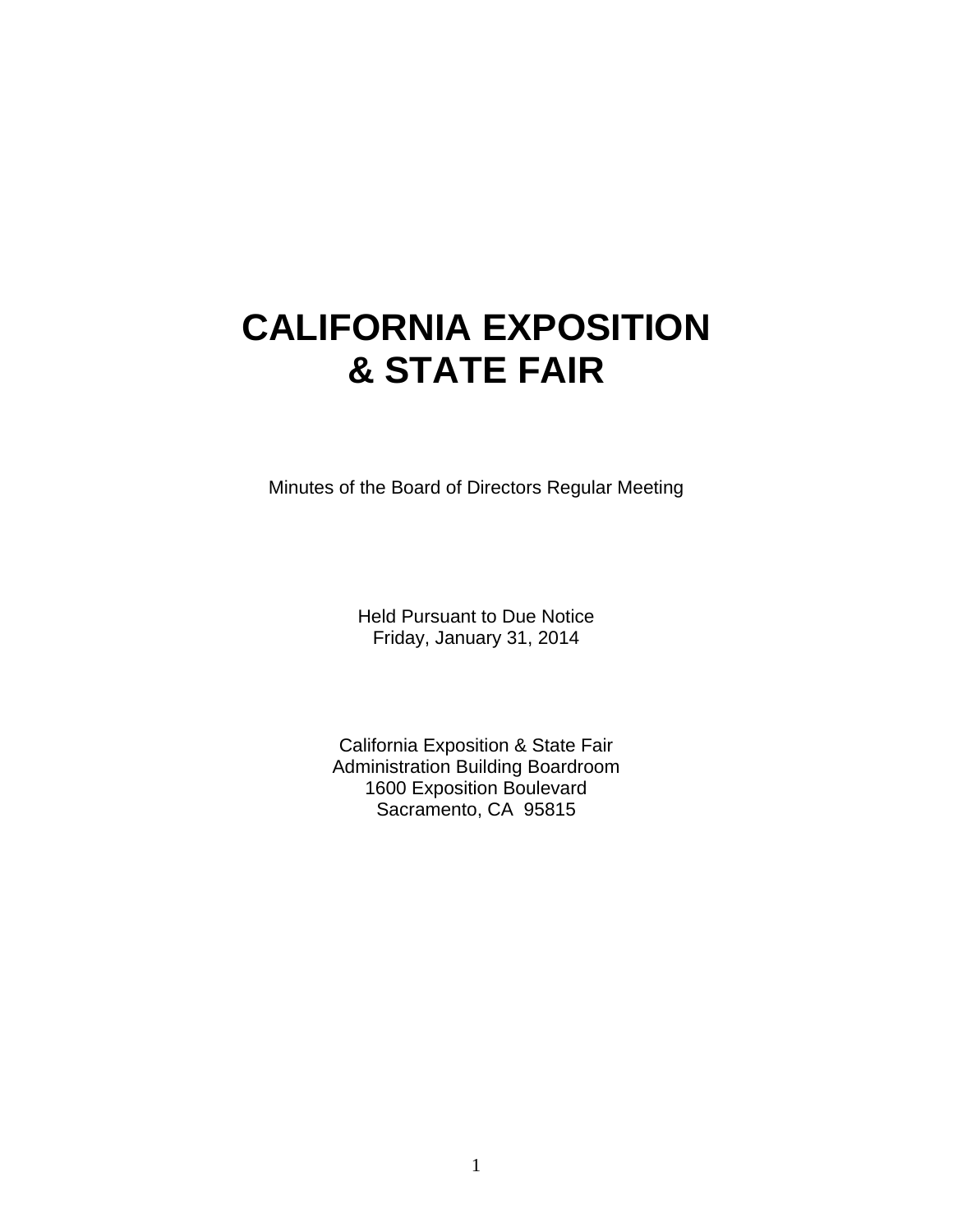## **Directors Present**

Director Sonney Chong, Chair Director David Mallel, Vice Chair Director Rima Barkett Director Rex Hime Director Hallie Muller Director Mark Nelson Director Patrick O'Brien Director Willie Pelote

## **Directors Absent:**

Director Corny Gallagher

#### **Ex Officio Members Absent**

Senator Darrell Steinberg Assembly Member Roger Dickinson Assembly Member Susan T. Eggman Senator Anthony Cannella

## **Staff Present**

Rick Pickering, Chief Executive Officer (CEO) Sonya Logman, External Affairs Director Michelle Prater, Director, Marketing and Public Relations Marcia Shell, Assistant General Manager, Operations (AGM) Carrie Wright, Programs Director Samantha Brown, Financial Officer (FO) Greg Kinder, Deputy Manager, Programs Paul Gillingham, Maintenance Operations Manager Jan Risso, Contracts Manager Nancy Koch, Exhibits Supervisor Shauna Parrish, Expo Events Candice Myers, Business Services Mike Ward, Business Services Bryan Wheeler, Event Services Michelle Boosh, Event Services James Bouchard, Maintenance Joe Chase, Maintenance Mike Glover, Maintenance Dennis Govan, Maintenance Rick Westervelt, Maintenance Gilbert Malcomb, Maintenance Dave Skiles, Maintenance Randy Brink, Cal Expo Volunteer Linda Contreras, Recording Secretary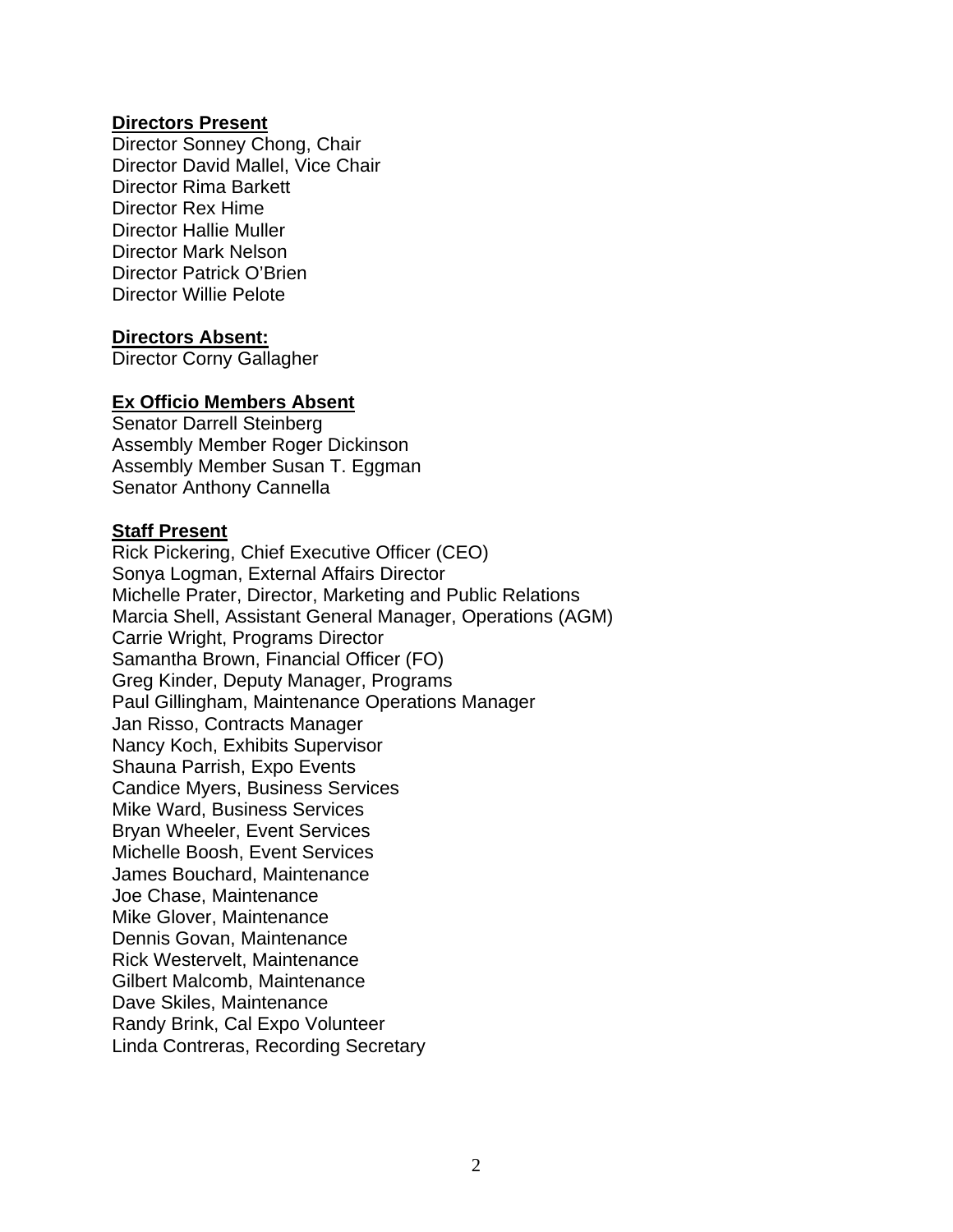# **Others Present\***

Kevin Williams Norm Towne, Consultant Amber Williams, Glass Agency Brian Honebein, Event Partnership, LLC Jodi Moreno, Event Partnership, LLC Nick Nicora, Ovations Paul Davis, Ovations Mona Foster, Cultural Advisory Council Erika Bjork, Sacramento Republic Football Club

\*May not include all others present in the room or arriving late.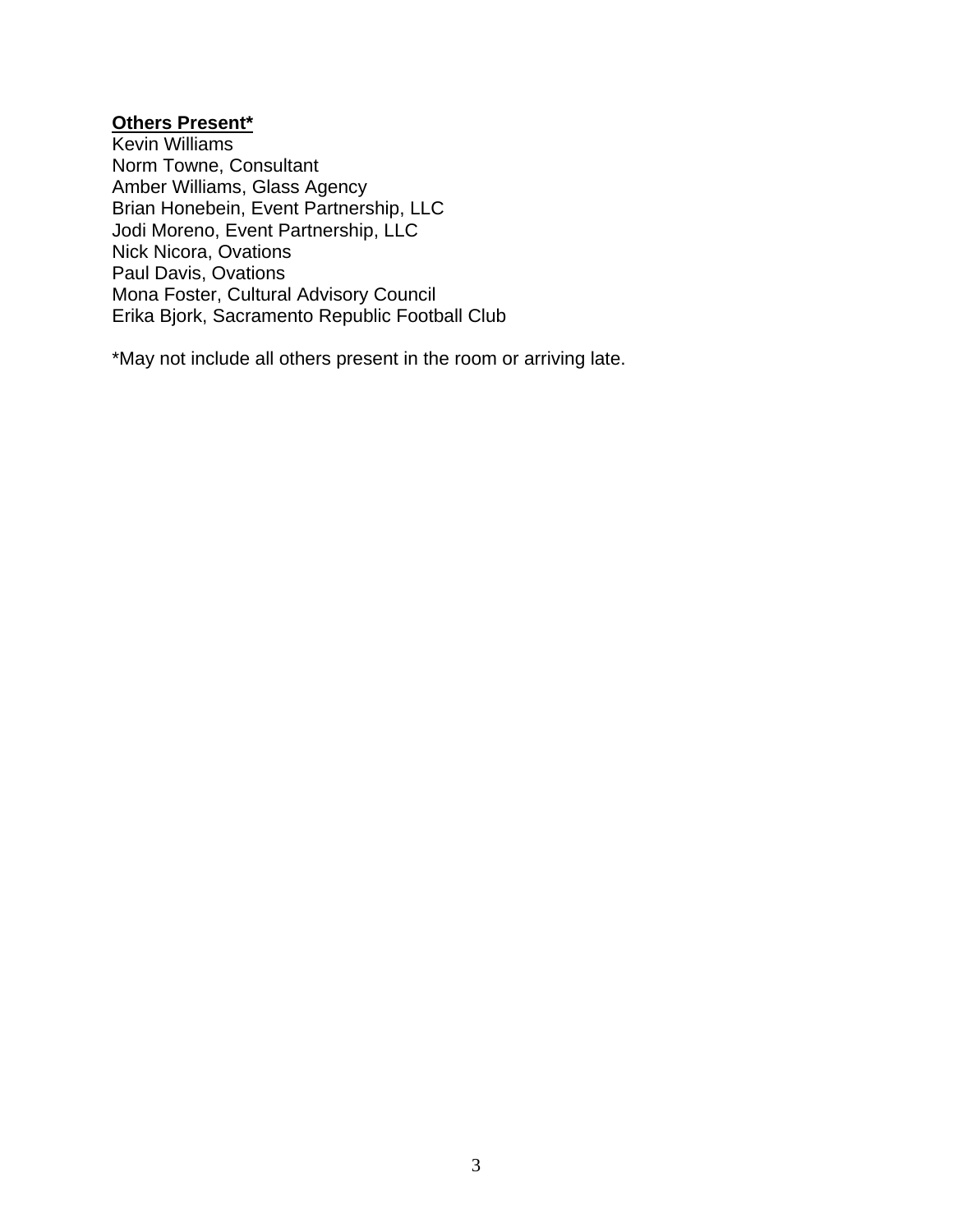# **1. CALL TO ORDER**

The meeting was called to order by Chair Chong at 12:35 p.m.

## **2. PLEDGE OF ALLEGIANCE**

Chair Chong asked Michelle Prater, Director, Marketing and Public Relations to lead the Board, Staff and Guests in the Pledge of Allegiance.

Chair Chong read the Mission Statement, Policy Statement and Public Comment.

## **3. ROLL CALL**

Roll call was taken by CEO Pickering and a full quorum was present. Director Gallagher was not present and asked to be excused.

#### **MOTION:**

It was moved by Director Hime and seconded by Director Pelote to excuse the absence of Director Gallagher. **All in favor, motion carried.** 

## **4. INTRODUCTION OF GUESTS & STAFF**

Introduction of Guests and Staff were made around the room.

## **5. PRESENTATIONS**

a. Presentation by the Board to Outgoing Chair, Director Willie Pelote

Chair Chong presented Outgoing Chair Willie Pelote with a Gavel Desk Set and Director's Chair on behalf of the Board.

Director Pelote thanked the Board and Staff for the recognition. Director Pelote enjoys working with Board and Staff and for all the support he receives.

b. Presentation by the Board to Kevin Williams on Recognition of his Retirement from Cal Expo

Maintenance Operations Manager, Paul Gillingham presented Kevin Williams with a Golden Bear Award for recognition of his retirement and his 36 years of service at Cal Expo.

Kevin Williams thanked the Board and Staff and has seen many changes at Cal Expo and will miss his Cal Expo family. Mr. Williams will continue to support and attend the upcoming State Fair.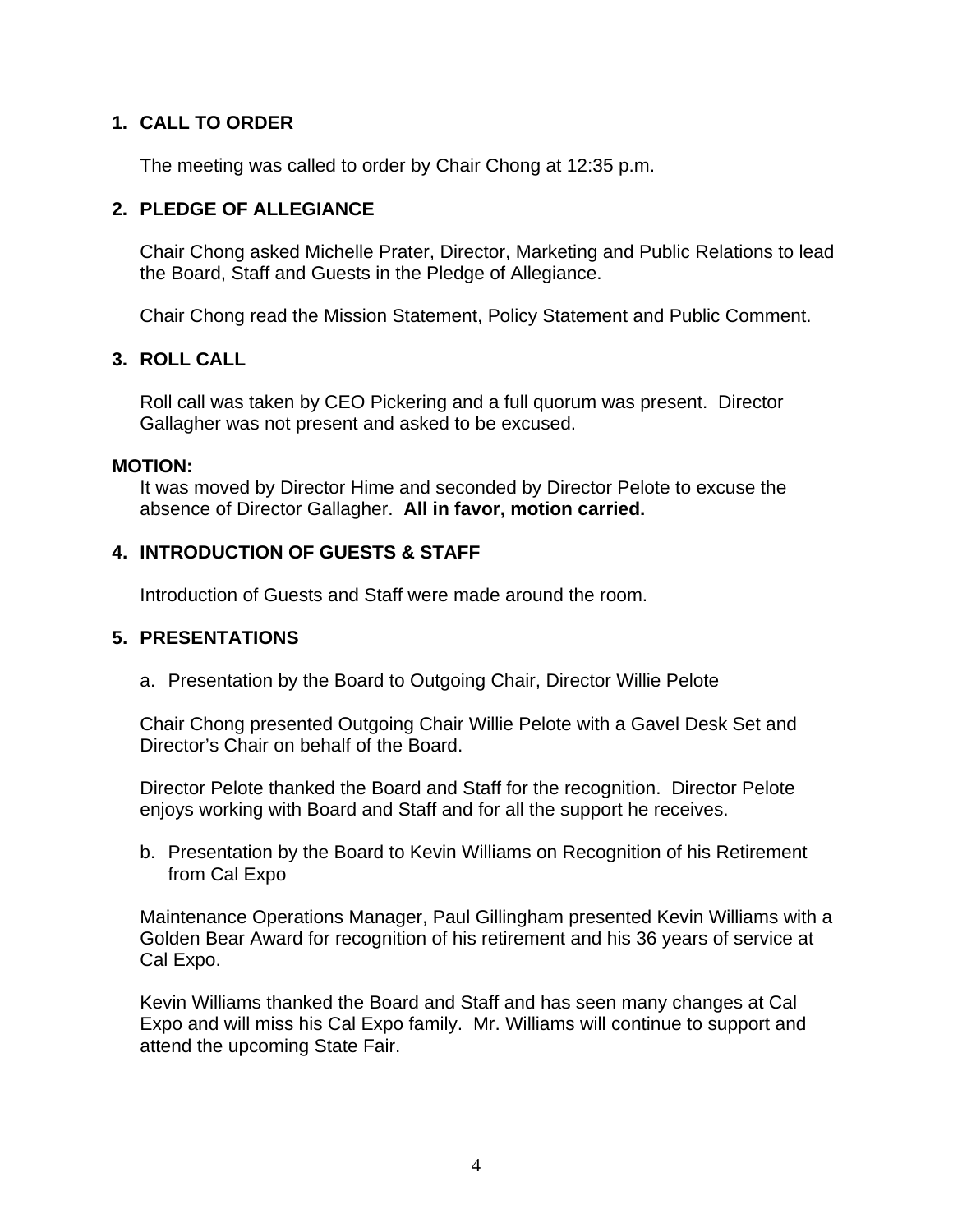c. Presentation by the Board to Jose Navarette on Recognition of his Retirement from Cal Expo

Jose Navarette was unable to attend the meeting.

Stephen Chambers, Executive Director, of Western Fairs Association presented the Board with the 2014 People Choice Achievement Award for the development of the CALIFORNIA letters at the Main Gate. This award was voted on by all attendees at the 2014 Western Fairs Association Convention held in Anaheim. He commended the Board, Staff, and Friend of the Fair for their work in saving the CALIFORNIA letters.

## **6. MINUTES OF MEETING**

- a. Approve Board Meeting Minutes of December 13, 2013, as presented
- b. Accept Cultural Advisory Meeting Minutes of December 4, 2013, as presented
- c. Accept Cultural Advisory Meeting Minutes of October 17, 2013, as presented
- d. Accept Cultural Advisory Meeting Minutes of October 16, 2013, as presented
- e. Accept Cultural Advisory Meeting Minutes of September 19, 2013, as presented
- f. Accept Cultural Advisory Meeting Minutes of June 20, 2013, as presented

## **MOTION:**

It was moved by Director O'Brien and seconded by Director Hime to approve and accept the meeting minutes 6b through 6f. **All in favor, motion carried.** 

## **7. COMMITTEE AND STAFF REPORTS**

a. Horse Racing Committee Report – Vice Chair Mallel

Vice Chair Mallel reported a motion was made by the committee to bring back to the Board for approval the request to the California Horse Racing Board for three weeks of Thoroughbred Racing for the 2015 State Fair at the next Board meeting.

## b. Cal Expo Renewal Committee Report – Director Hime

Director Hime reported the committee recognizes there is a lot of work to be done and needs to have input from the full Board. We need to be able to provide the Board with some alternatives for what we would like to see the fairgrounds be in the future, and make sure the message is that we use the word fairgrounds in the future and we're not talking about selling Cal Expo, we're not talking about parceling it off, we're not talking about making it something that it isn't. We want to be Cal Expo today, tomorrow and into the future.

Director Hime reported Chair Chong asked Director Hime and Director O'Brien to serve as a sub-committee to work with Staff and to also work with the Department of General Services to modify the current Request for Proposal/ Request for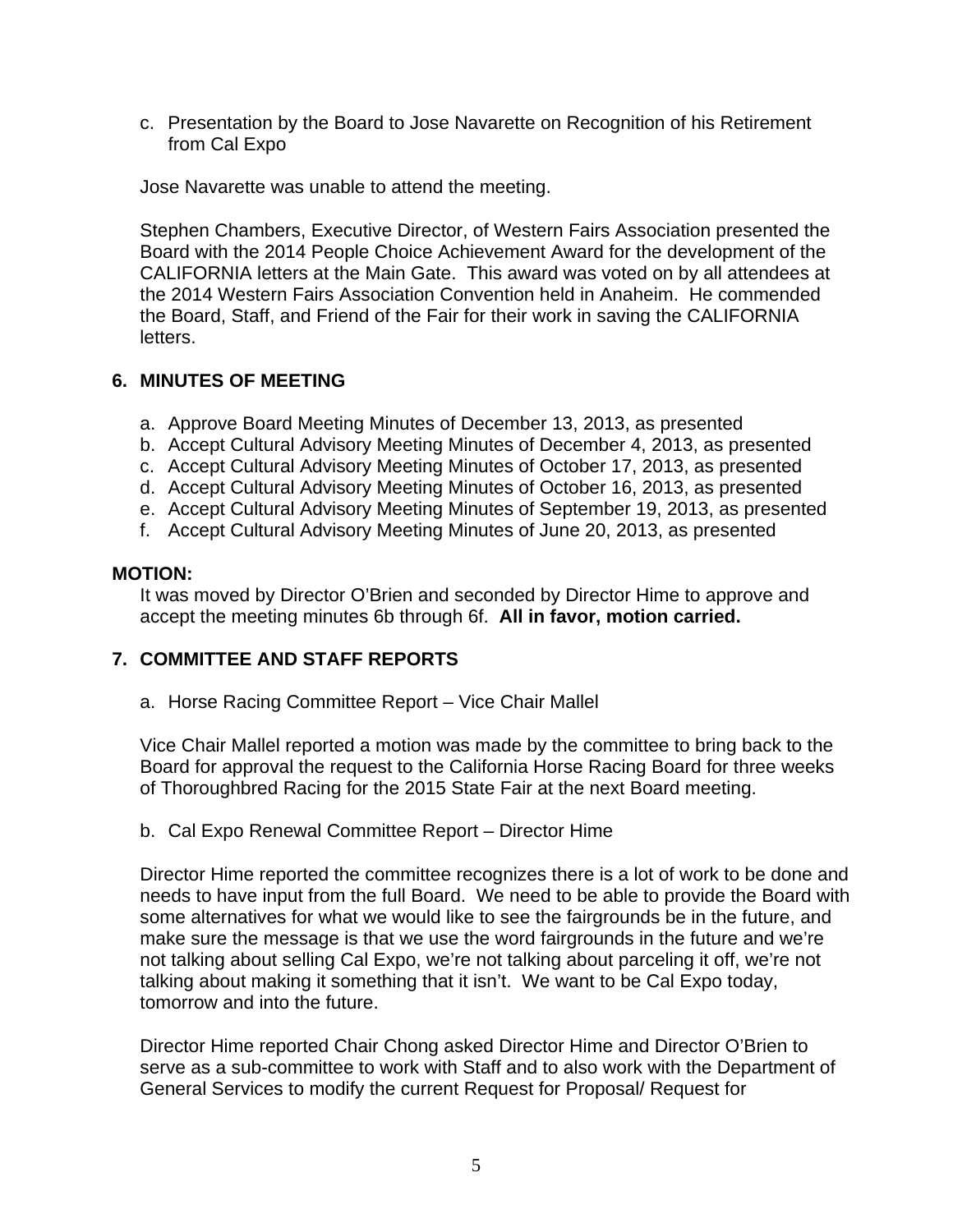Qualifications removing any reference to the sale of property and to make sure that the Department of General Services signs off on the RFQ.

c. State Fair, Agriculture & Marketing Staff Reports

Carrie Wright, Programs Director reviewed her staff reports included in the Board's packet.

Carrie Wright, Programs Director reported Nancy Koch, Exhibits Supervisor had applied for a grant from the California Coastal Commission, and was recently notified that we will receive \$40,000 in grant funds.

Michelle Prater, Director, Marketing and Public Relations reviewed her staff reports included in the Board's packet.

Michelle Prater, Director, Marketing and Public Relations reported staff is focusing on the redesign of the website and expect the new website to be operational by mid-February.

Brian Honebein, Event Partnership, LLC provided an update and distributed a 2014 Sponsorship Revenue Report and is made part of the record. A copy for review is on file.

d. Operations & Planning Staff Reports

AGM Shell reviewed her staff reports included in the Board packet.

e. Finance & Audit Staff Reports

## **8. FINANCIAL REPORTS**

- a. Contracts/Purchases Requiring Board Approval
- b. Contracts/Purchases Requiring Board Notification

FO Brown reviewed the Contracts/Purchases Requiring Board Approval included in the Board packet.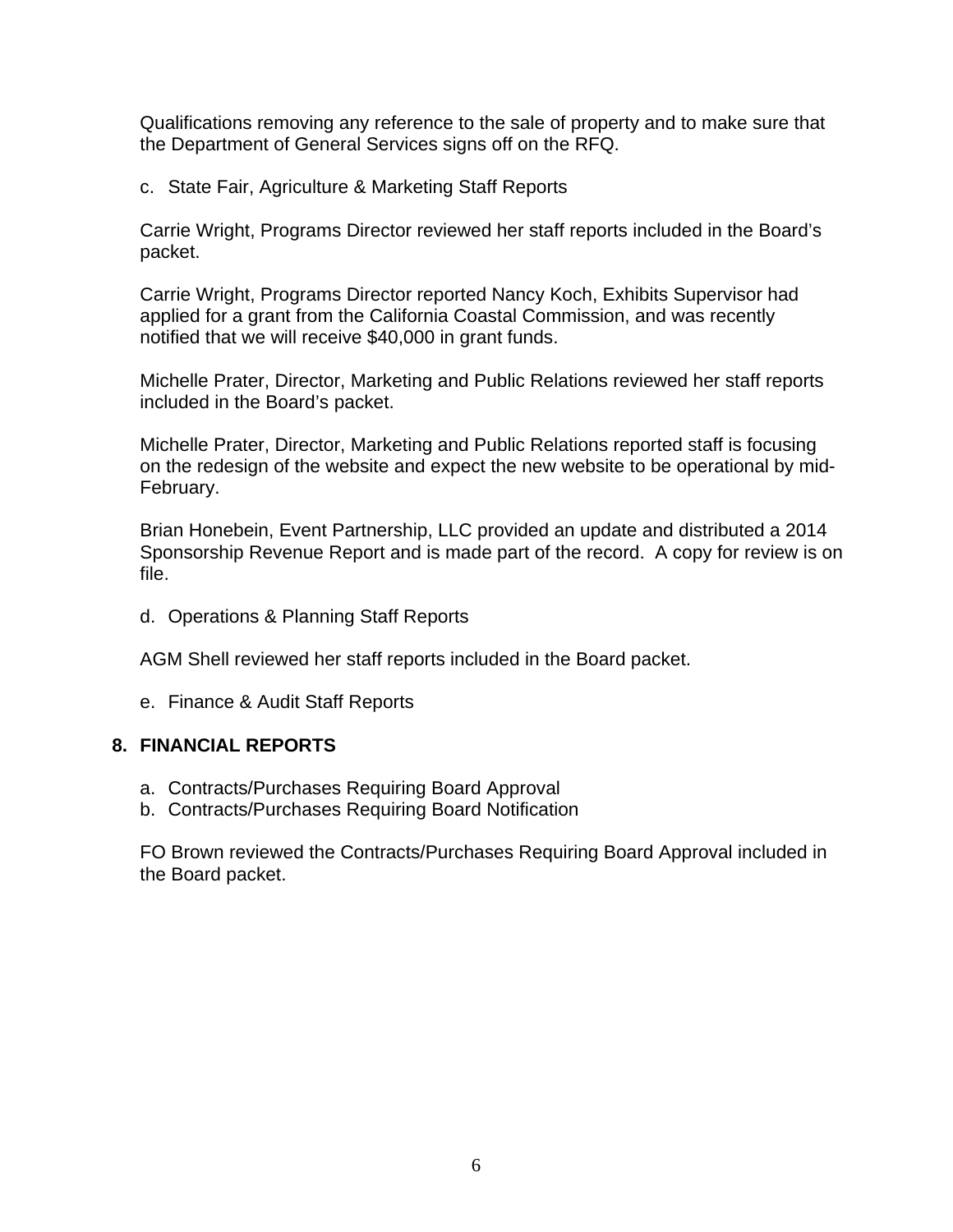## **MOTION:**

It was moved by Director Hime and seconded by Director Nelson to approve the Contracts/Purchases Requiring Board Approval. **All in favor, motion carried.** 

FO Brown reported the year-end financial statements will be presented to the Board at the February meeting.

# **9. CONSENT CALENDAR**

a. For Board's Approval Staff Recommendations of New Member Appointments and Reappointments of Current Members to the 2014 Cultural Advisory Council

# **Motion:**

It was moved by Director O'Brien and seconded by Director Hime to approve Staff Recommendations of New Member Appointments and Reappointments of Current Members to the 2014 Cultural Advisory Council. **All in favor, motion carried.** 

# **10. CORRESPONDENCE**

No items for consideration.

# **11. UNFINISHED BUSINESS**

a. Consideration of Further Revisions to the "Free Speech Activities Guidelines"

CEO Pickering asked the Board to take this into consideration after Closed Session.

# **12. NEW BUSINESS**

No items for consideration.

# **13. MATTERS OF INFORMATION**

- a. Public Comments
- b. Manager Comments

CEO Pickering reported on the 2014 Western Fairs Association Convention and thanked Directors Chong, Mallel, Barkett and O'Brien for attending.

CEO Pickering reported Executive Staff continues their efforts on the planning of the 2014 State Fair, such as signage, programming, partnership, sponsorship, marketing and advertising.

CEO Pickering reported the Board was emailed the Compliance with Governor's Executive Orders-Conservation Report related to energy conservation and water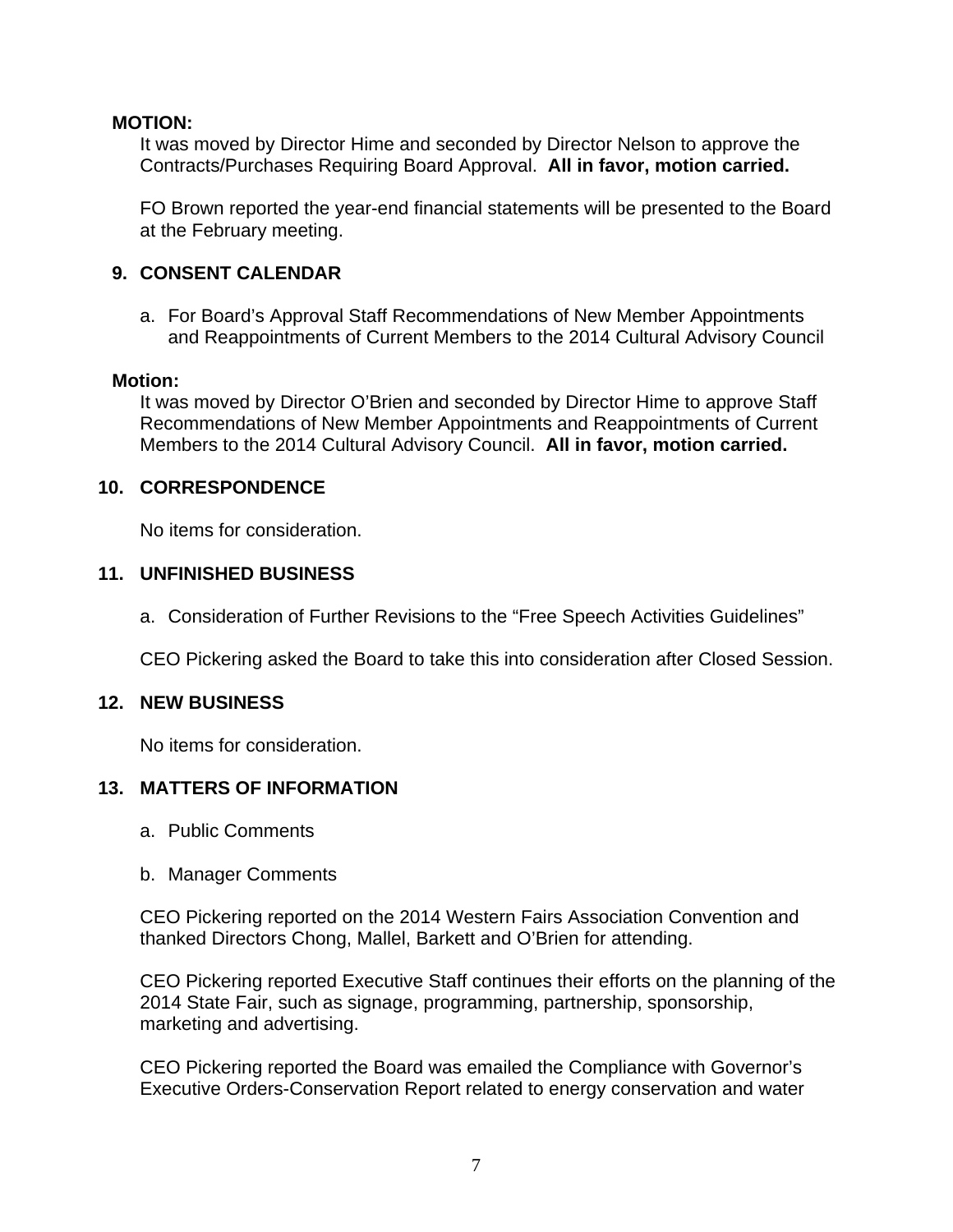conservation. CEO Pickering thanked Paul Gillingham and Staff for the completion of the report.

CEO Pickering provided an update on the remodel of the Turf Club with Ovations and the California Authority of Racing Fairs.

CEO Pickering provided an update on the sports facility and Ovations and the Sacramento Republic Football Club are requesting the Board conduct another meeting on February 13<sup>th</sup>.

Director Hime asked if the Compliance with Governor's Executive Orders-Conservation Report made available to our local Legislators. CEO Pickering will have the report made available to our local Legislators.

Director Hime asked is there any kind reference in the report to the amount of money, energy expended and water expended, to sustain Bushy Lake with our water. Maintenance Operations Manager, Paul Gillingham reported no and is researching regulations and requirements that require us to provide Bushy Lake with water.

CEO Pickering reported on the concept of water conservation, there is a mandate that all State Agencies reduce their water use by 20%, particularly during this summer. Staff is looking at options to conserve water during the State Fair, noting that our grass, shrubs, and trees will suffer.

c. Director Comments

Director Muller looks forward to the 2014 State Fair.

Director Barkett really enjoyed attending the Western Fairs Association Convention and encourages other Board Members to attend.

Director Hime thanked Director Pelote for his leadership.

Chair Chong reported on the Board Members reappointments to the Standing Committees and looks forward to working with the Board.

Chair Chong thanked Director Pelote for his service as Chair.

Chair Chong looks forward to working with the Glass Agency and Ovations.

Chair Chong announced that Michelle Prater, Director, Marketing and Public Relations has taking a position in the private sector and is leaving Cal Expo.

d. Next Board Meeting – **Friday, February 28, 2014**

e. Other, if any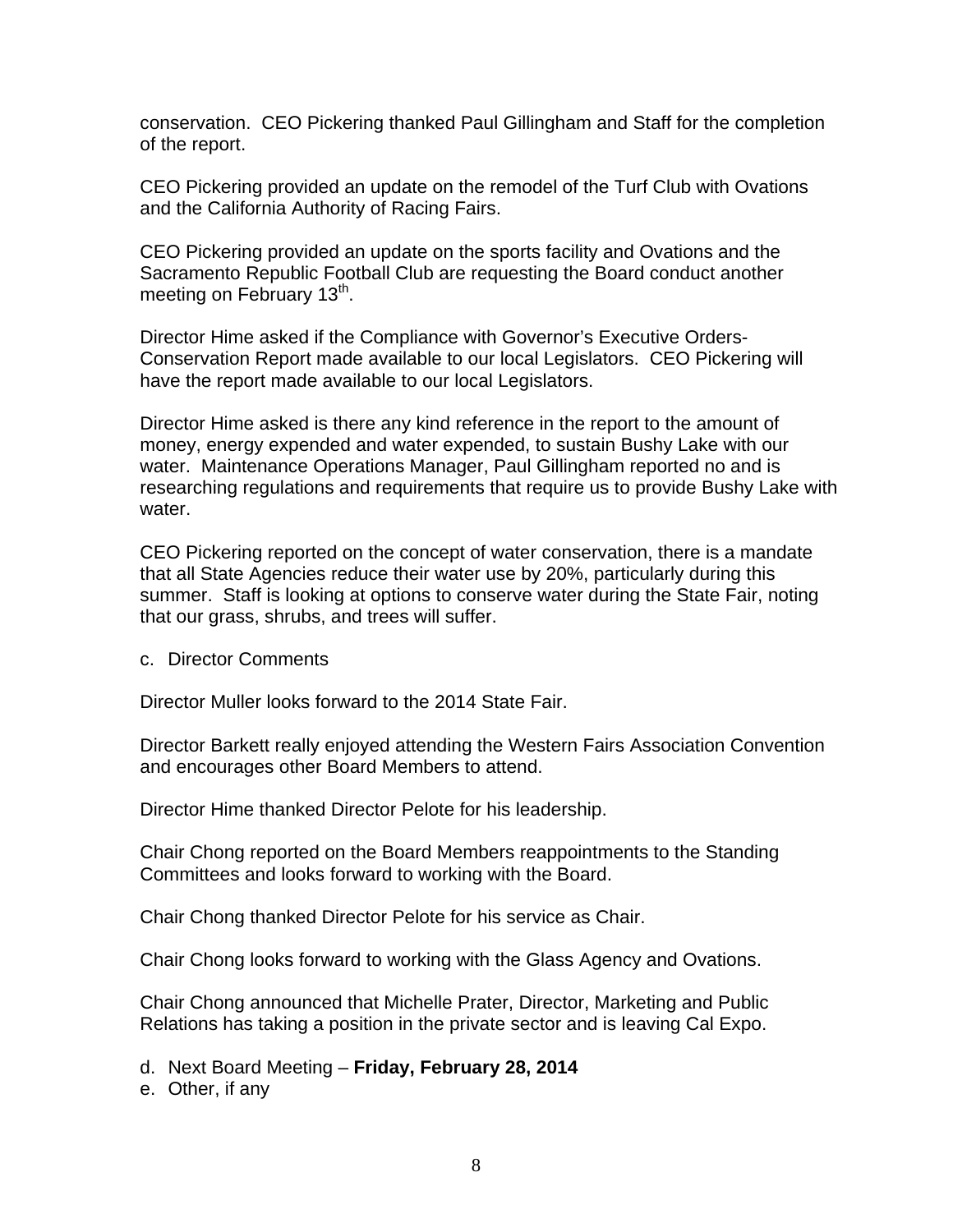Cal Expo Volunteer, Randy Brink provided his report to the Board.

## **RECESS**

The Board Meeting was recessed at 1:25 p.m. for Closed Session.

# **14. CLOSED SESSION**

For purposes of discussing matters of 1) pending litigation, 2) real property negotiation and 3) personnel matters related to the General Manager under Government Code Section §11126. The Board will meet in Closed Session to confer with and/or receive legal advice from counsel or the represented delegate.

Closed Session commenced at 1:26 p.m. pursuant to Government Code §11126(e) to confer with and/or receive legal advice from counsel on:

- a. Cuviello, et al. v. Cal Expo, et al.
- b. Personnel
- c. Real Property Negotiations Related to Community Multi-use Sports Field

Director O'Brien left at 2:35 p.m.

Chair Chong reconvened the Board meeting at 2:55 p.m. with reportable action taken by the Board.

a. Cuviello, et al. v. Cal Expo, et al.

#### **Motion:**

It was moved by Director Hime and seconded by Director Muller to amend the Free Speech Activities Guidelines. **All in favor, motion carried.** 

b. Personnel

#### **Motion:**

It was moved by Director Pelote and seconded by Director Hime to authorize CEO Pickering to make a settlement. **All in favor, motion carried.** 

c. Real Property Negotiations Related to Community Multi-use Sports Field

The Board has directed Staff to continue to update and move into the direction to get this settled with a workable solution.

The Board agrees to schedule a meeting on February 13, 2014 if the proposed agreement is finalized by Noon on February 3, 2014.

# **15. ADJOURNMENT**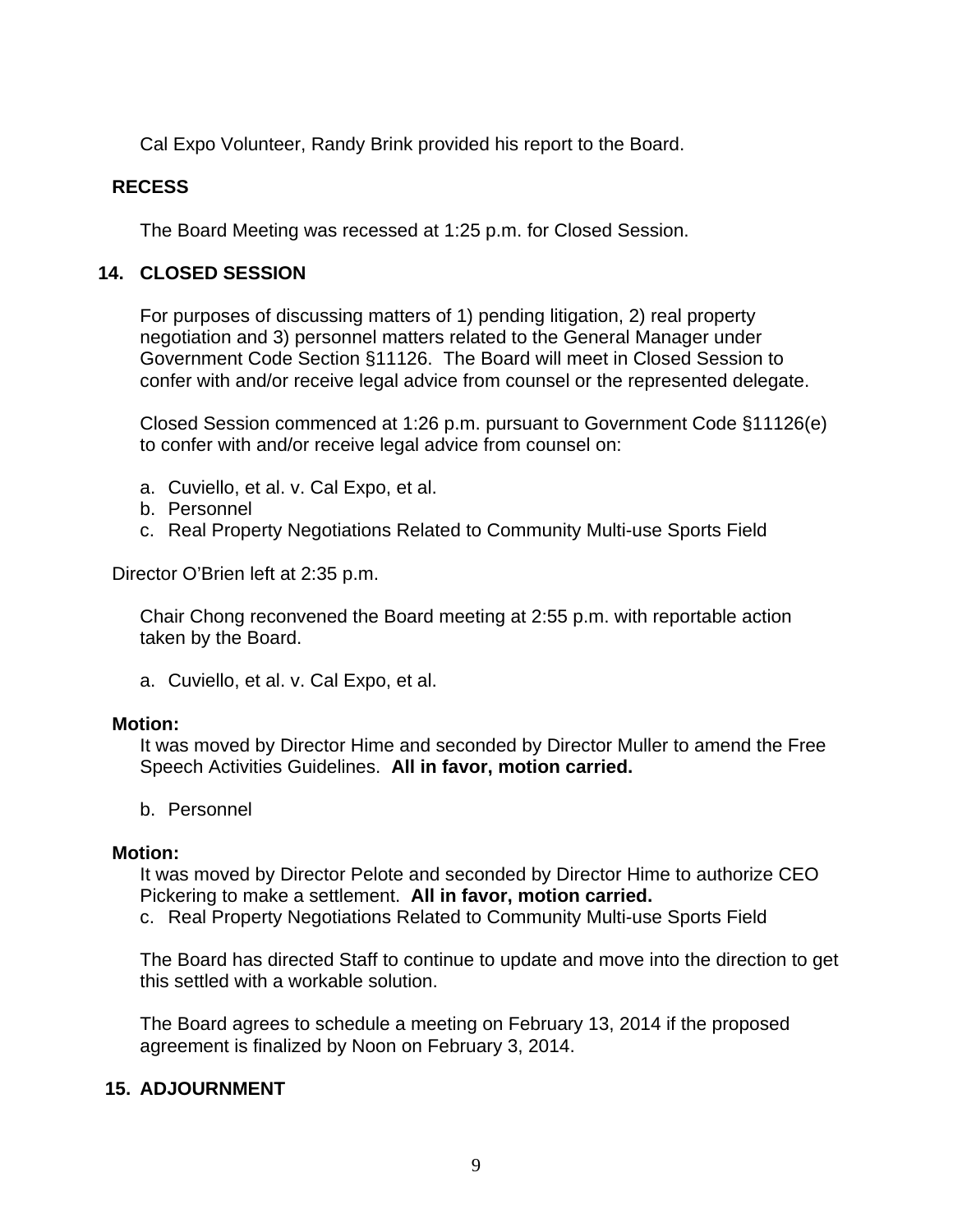# **Motion:**

It was moved by Director Hime and seconded by Director Pelote to adjourn the Board meeting. **All in favor, motion carried.** 

The Board of Directors meeting was adjourned at 3:10 p.m.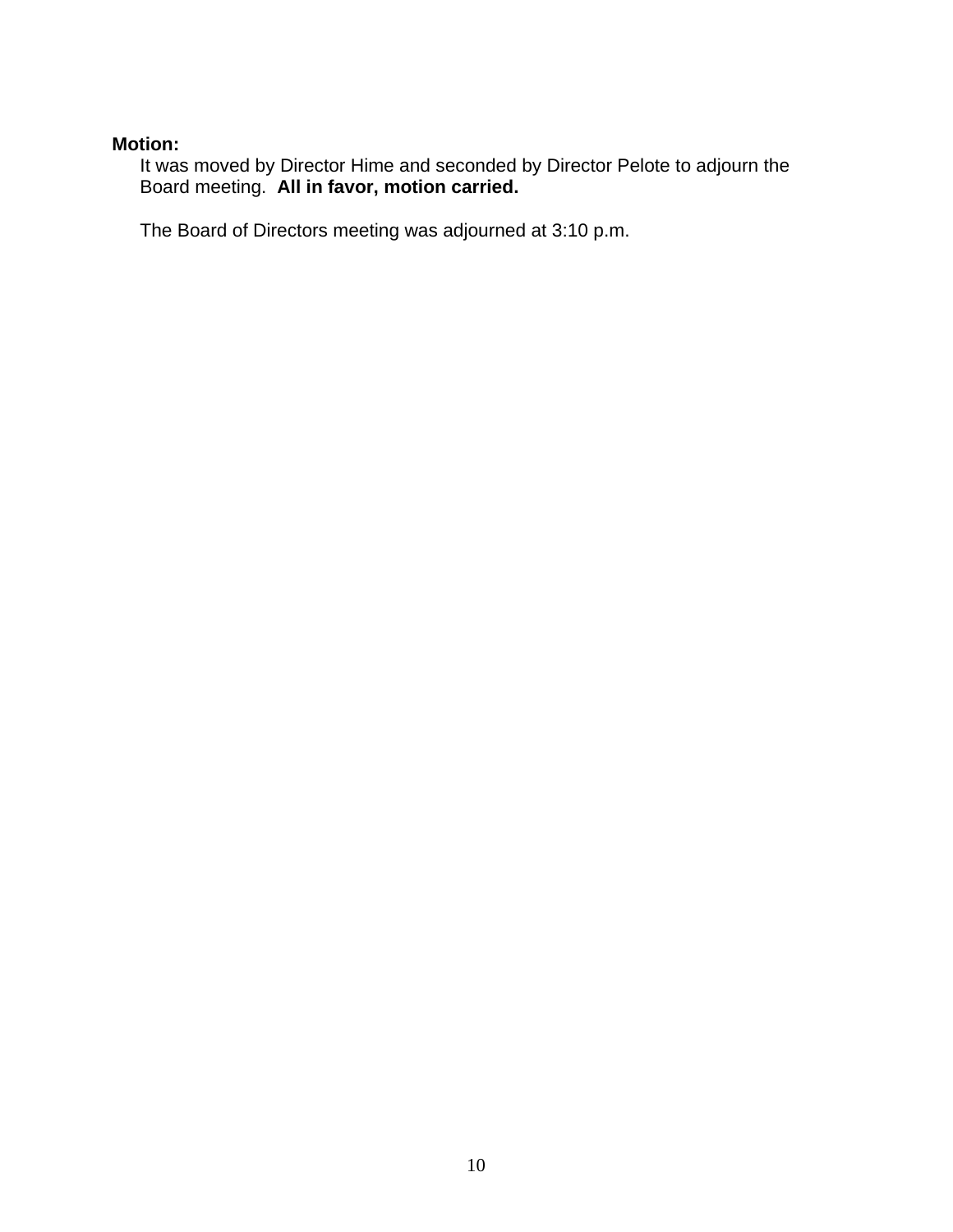# **CALIFORNIA EXPOSITION & STATE FAIR**

Cal Expo Renewal Committee Meeting Minutes Friday, January 31, 2014 11:00 a.m.

## **MINUTES**

Committee Members Present: The Committee Members Present: Rex Hime, Chair

Committee Members Absent: Director Mark Nelson

Other Board Members Present: Chair Sonney Chong

Staff Present: Chief Executive Officer (CEO) Rick Pickering External Affairs Director Sonya Logman Director, Marketing and Public Relations Michelle Prater Assistant General Manager, Operations (AGM) Marcia Shell Financial Officer (FO) Samantha Brown Programs Manager **Carrie Wright** Carrie Wright Recording Secretary **Linda Contreras** 

 Director David Mallel Director Patrick O'Brien

Director Rima Barkett Director Hallie Muller

Others Present: Consultant **Norm Towne** 

Chair Hime called the meeting to order at 11:02 a.m. and dispensed with reading the Mission Statement and Public Comments Statement, as there were no members of the public in the audience.

Roll call was taken by CEO Pickering and a full quorum was present.

#### UNFINISHED BUSINESS

1. General Discussion of the Status of the Cal Expo Renewal Plan and Process

Director Nelson asked what the goal is. Do we want to or not want to sell part of the property? And is the answer, based on what happens with our legislation and where the funds go from the sale?

Chair Hime commented that he doesn't believe the Board has ever taken a position on whether this is what we are doing and what we are not doing. Chair Hime commented just doing a sale of property does not net the kind of revenues that the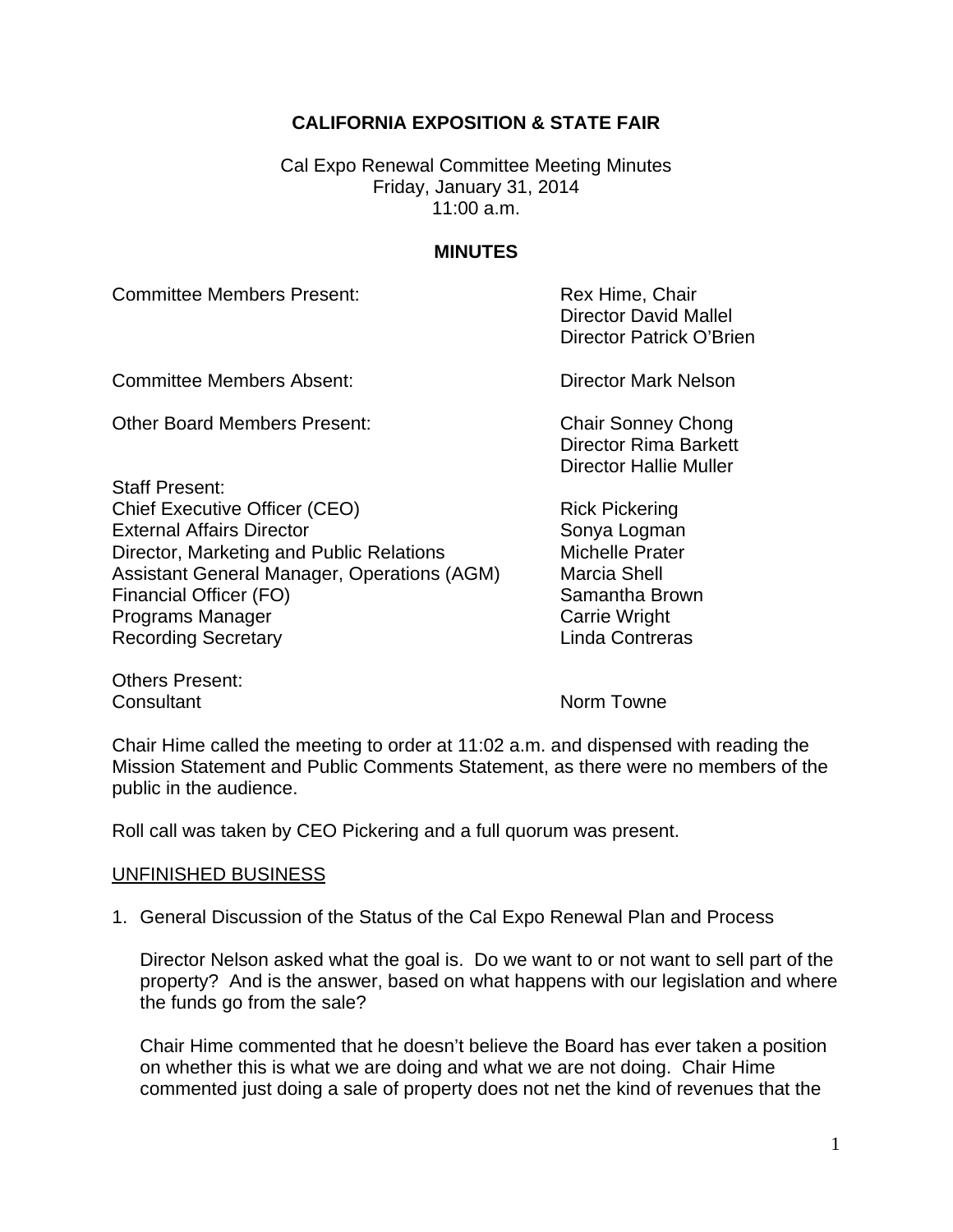Fair needs to be able to accomplish the renewal efforts that we need to have. The fairgrounds are almost 50 years old now and antiquated. It's time we got into the  $21<sup>st</sup>$  century to be competitive in the area of scheduling events.

Chair Hime asked could a sale of some property be part of the overall plan, this is something that needs to be discussed. It is really important to present a plan of what we would like to do and what we are proposing to do and take that to the legislature, it would make it easier for them to understand why we want to make the legislative changes that we do.

Director O'Brien commented the goal needs to go up a level, what is the long term plan to sustain the State Fair as a traditional State Fair both in its current mode of operation and whatever the future holds.

Director Nelson thinks we need to step back and place a hold on the Plescia group until we have the Board's idea to give them direction.

Chair Hime agrees, we need to find out where is the plan, how much money have we expended, how much money do we have obligated, is there money we need to be paying back and how is it financed, etc. Chair Hime reported the Board had previously taken action for a Request for Qualifications/Request for Proposal.

CEO Pickering reported the Board at their November Strategic Planning of 2012 had voted to issue the Request for Qualifications but they wanted the RFQ modified because the RFQ was focused primarily on the 120 acres closest to the freeway. The motion was made to modify the RFQ to say proposals could be given on the 120 acres or anything greater, up to and including the entire property. As a State Agency, there is a legislative requirement that we must send a letter to the Senate and Assembly advising them of our intent.

CEO Pickering reported that the letter should state whether the Board would go through the Department of General Services process or the State Fair Leasing Authority process. Legislation was introduced to give us more freedoms from the State with one change that we would abide by and cooperate with Department of General Services.

CEO Pickering reported a recommendation was brought back to the Board in 2013 that we not issue the RFQ in advance of knowing what's happening on the Legislation and in advance of the 2013 160<sup>th</sup> Anniversary of the California State Fair, as not to confuse the public and media. The Board voted to hold off on issuing the RFQ until further discussions could be held.

CEO Pickering reported meetings were held with the City of Sacramento to discuss their General Plan Update and negotiate key language in their draft EIR, to include development opportunities at Cal Expo that would be identified and circulated in the draft EIR and become part of the City's updated general plan.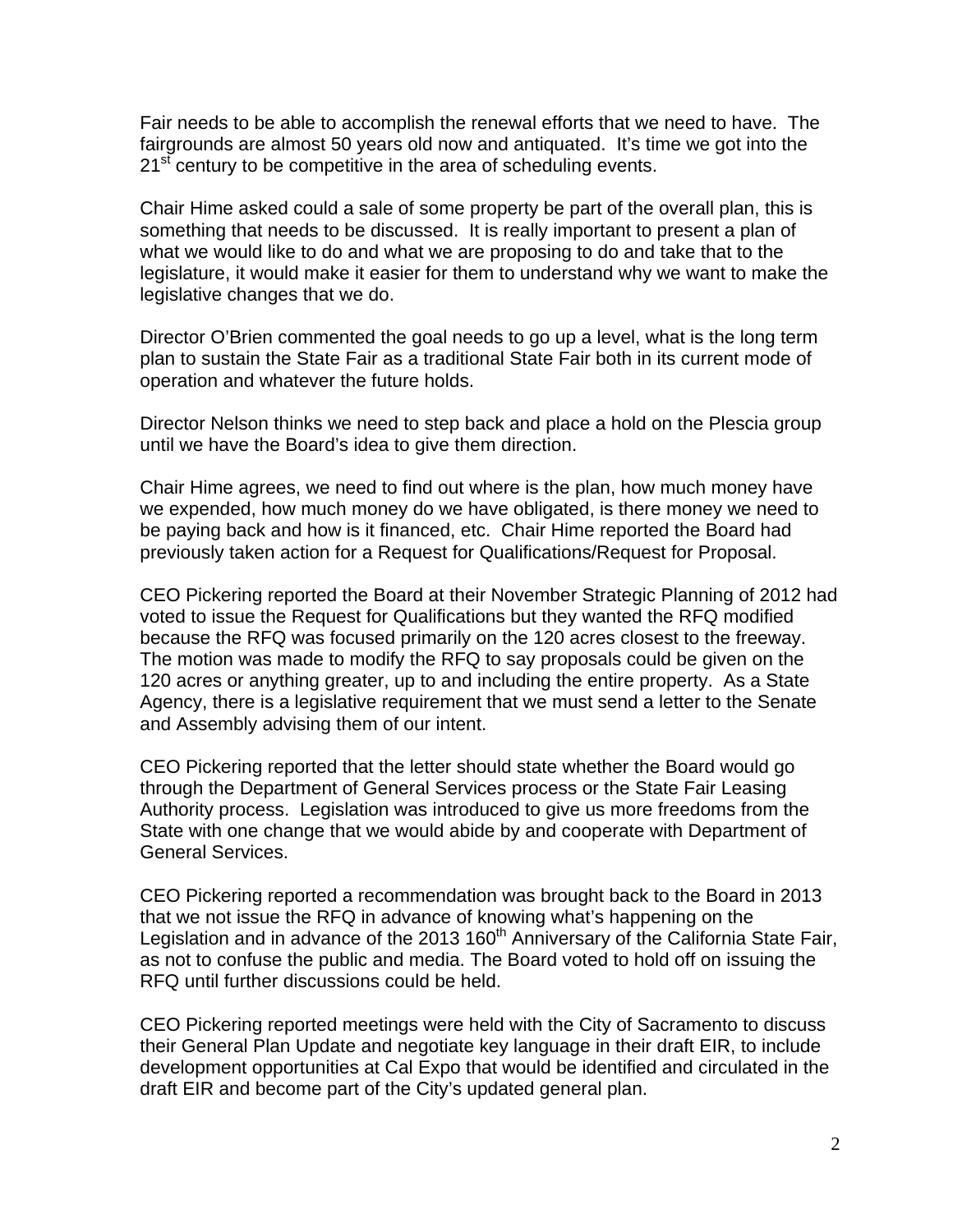CEO Pickering reported that he has met with several potential developers interested in the Cal Expo property.

FO Brown reported the costs to Cal Expo over the course of considering various development concepts and ideas, is \$500,000. In addition, a loan was taken out in the amount of \$220,000 with Fairs & Expositions for consultants Andy Plescia and Gruen Gruen Associates.

CEO Pickering noted that the Board and Staff need to be prepared to address perceptions in the community, with elected officials and the media, when we make some type of announcement that we are looking for ideas to help us grow into the future and perpetuate a 22<sup>nd</sup> century State Fair.

Michelle Prater, Director, Marketing and Public Relations reported any opportunity there is to bring Cal Expo back to top of mind, as a relevant invaluable commodity, as oppose to a tired old property is a great value. Ms. Prater continued, we don't know the value of that and we don't know what type of potential business we could generate off of this opportunity. With that comes risk, both in perception and fiscally, however whatever message we take to the press and the community, they are going to interpret and make it what it is, and there again, there is also risks if opportunities don't come through and if we can't get something done. If Cal Expo makes a grand announcement but can't get it done in the State process, people will blame us.

External Affairs Director, Sonya Logman reported she was able to see a couple of different projects at the International Association of Fairs and Exhibitions Convention. There was a particular session that showed different projects and models that were near completion and their processes. She noted that we could perhaps learn from others.

Programs Director, Carrie Wright stated one of the important aspects is the inclusion of the community in soliciting ideas. We need to send the message that we are building for the future, not just looking to sell property.

Consultant Norm Towne remarked the discussion of possible major projects at Cal Expo has been going on for years and there has been no continuity. The decision needs to be made to do something.

Chair Chong noted that he will establish a two member sub-committee to meet with Staff in order to move forward to define a public input process and to provide their recommendations to the full Board.

## ADJOURNMENT

The Cal Expo Renewal Committee meeting adjourned at 12:00 p.m.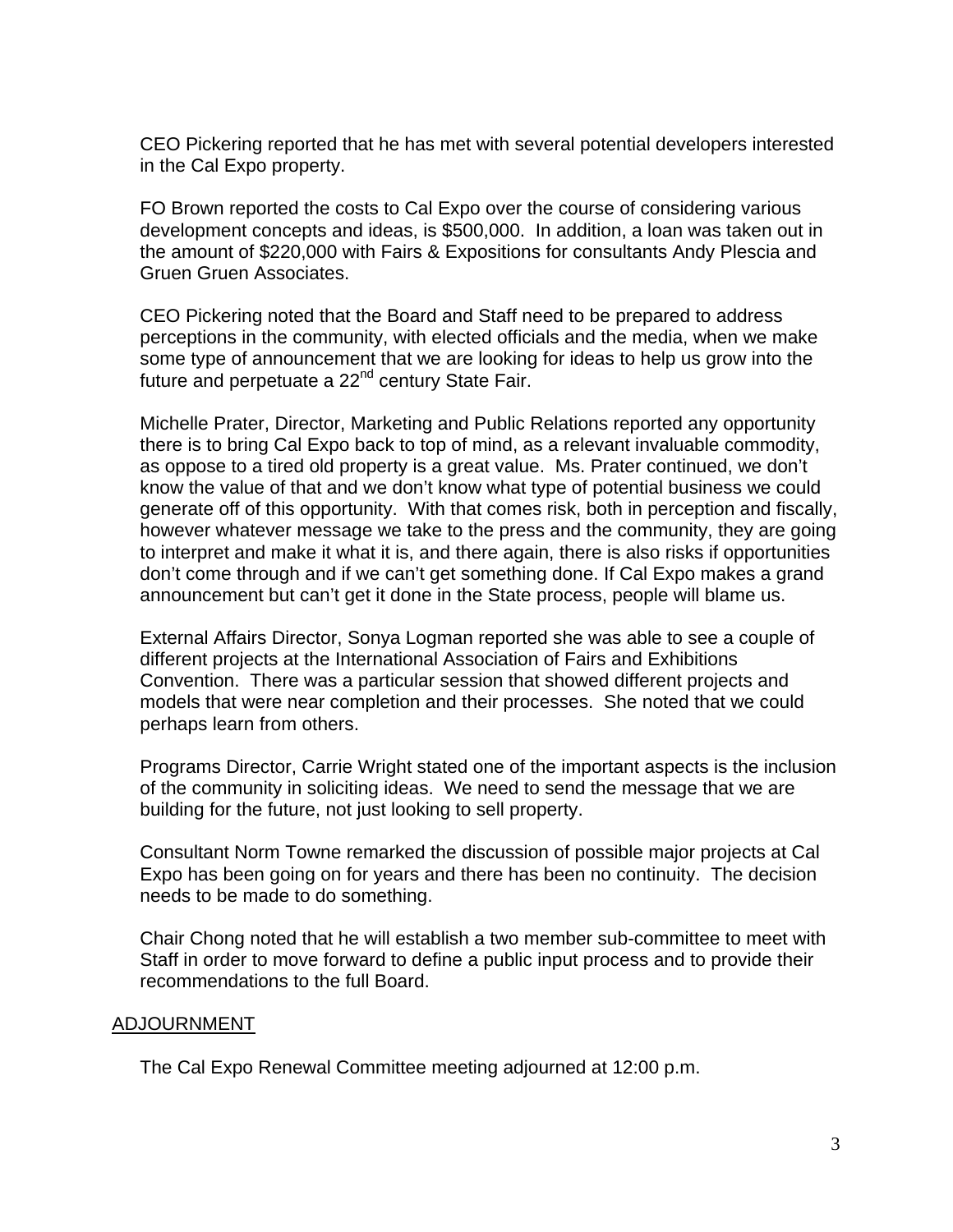# **CALIFORNIA EXPOSITION & STATE FAIR**

Horse Racing Committee Meeting Minutes Friday, January 31, 2014 10:00 a.m.

## **MINUTES**

Committee Members Present: David Mallel, Chair

 Director Hallie Muller Director Mark Nelson Director Patrick O'Brien

Staff Present: Chief Executive Officer (CEO) Rick Pickering External Affairs Director Sonya Logman Director, Marketing and Public Relations Michelle Prater Assistant General Manager, Operations (AGM) Marcia Shell Financial Officer (FO) Samantha Brown Programs Manager **Carrie Wright** Carrie Wright Recording Secretary **Contrest Executes** Linda Contreras

Others Present: **Consultant** Consultant Norm Towne

Chair Mallel called the meeting to order at 10:10 a.m. and dispensed with reading the Mission Statement and Public Comments Statement, as there were no members of the public in the audience.

#### NEW BUSINESS

- 1. General Update on the Status of Horse Racing at Cal Expo
- 2. Potential of Adding a 3<sup>rd</sup> Week of Thoroughbred Racing to the 2015 Annual State Fair

CEO Pickering provided an update to the Committee on the Status of Horse Racing at Cal Expo. CEO Pickering distributed letters sent to the California Horse Racing Board and made part of the record. Copies for review are on file.

CEO Pickering reported Staff was approached by leaders in the California Horse Racing industry with a suggestion that California State Fair should be racing three weeks of Thoroughbred Racing rather than two weeks. Staff agrees, but we are sandwiched between Pleasanton and Santa Rosa. Pleasanton isn't likely to give up horse racing the  $4<sup>th</sup>$  of July weekend and Santa Rosa may not be willing to move their fair a week or move the racing meet by one week.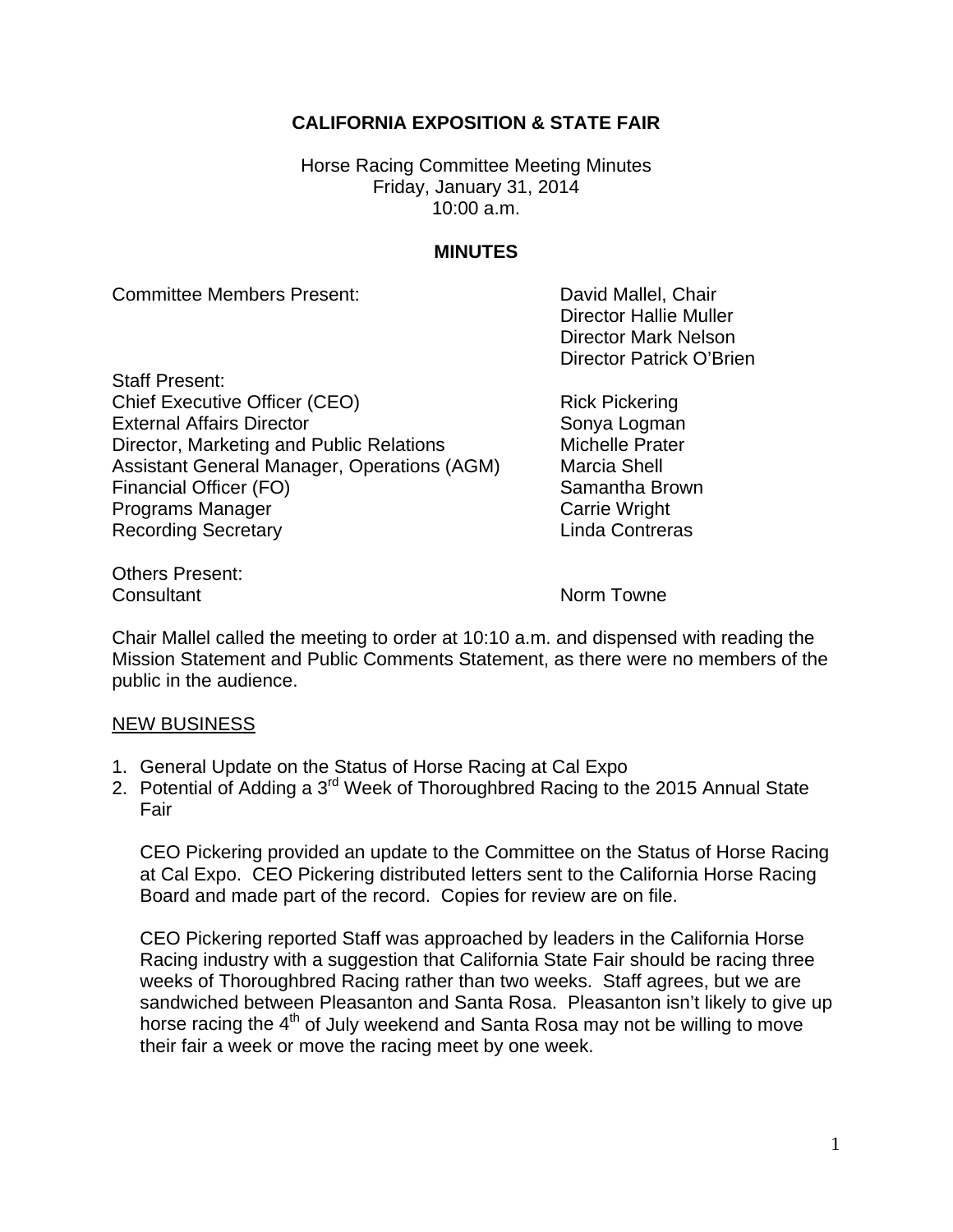CEO Pickering reported the California Authority of Racing Fairs supported the concept of the California State Fair having three weeks of racing.

The California Horse Racing Board established a sub-committee to meet with Cal Expo and all northern California Stakeholders (Golden Gate Fields, Racing Fairs, Thoroughbred Owners and Thoroughbred Trainers). In the course of the discussions the request from Santa Rosa was they could not adjust their dates for 2014. The focus became, leaving the 2014 calendars as status quo, but for 2015 California State Fair would have three weeks of racing. This was the subcommittee's recommendation.

CEO Pickering reported there is now opposition from the Thoroughbred Owners, Thoroughbred Trainers, Ferndale, Golden Gate Fields and Santa Rosa, all of which desire status quo in northern California.

At the December California Horse Racing Board Meeting, the Board voted unanimously to leave the 2014 calendar alone and that the 2015 California State Fair would have three weeks of live racing concurrent with the Fair.

CEO Pickering reported improvements of the backstretch barns are being completed to address the issues and to satisfy the requirements from the Fire Marshal.

CEO Pickering provided an update on the remodeling of the Satellite Wagering Facility Turf Club.

Chair Mallel asked would the Sacramento Mile continue if the 2015 California State Fair receives three weeks of racing.

CEO Pickering reported Staff is currently in discussions with the promoter of the Sacramento Mile to possibly move the Sacramento Mile outside of Fairtime. For decades the Sacramento Mile was not ran during the State Fair.

Chair Mallel asked for an update on the harness racing program.

CEO Pickering reported November was a difficult month but December and January actual had some days where the handle was over \$1,000,000. It was noted that Harness Racing in general was struggling for market share.

#### **Motion:**

It was moved by Director O'Brien and seconded by Director Nelson to recommend to the Board to request from the California Horse Racing Board three weeks of Thoroughbred Racing for the 2015 California State Fair. **All in favor, motion carried.**

## ADJOURNMENT